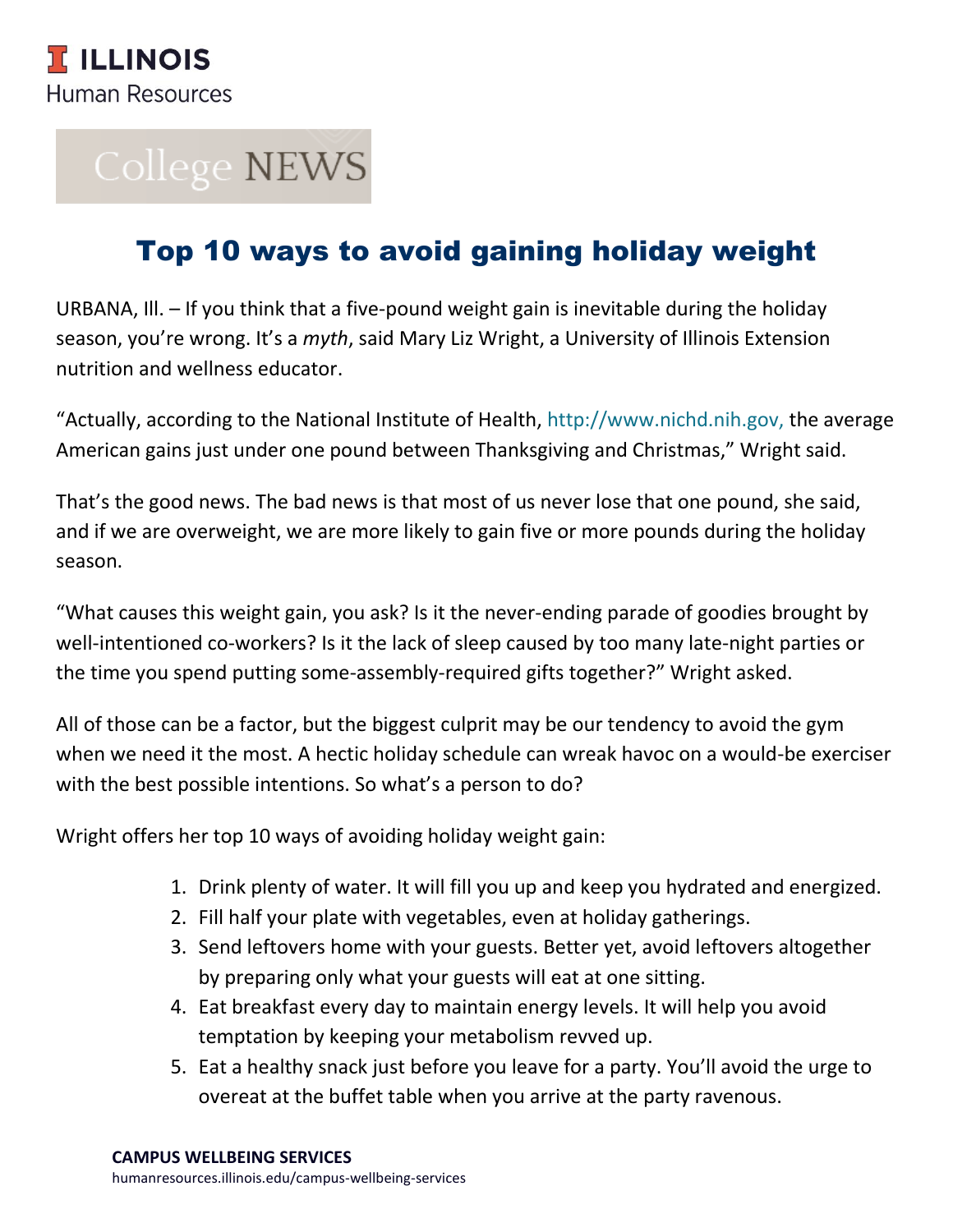- 6. Try to cut 100 calories from each festive meal—skip the bread, skip the butter, or only choose a small serving of the higher-calorie selections.
- 7. Be conscious of the "Oh, well" trap. Don't overeat because you've already had a cookie at work or because you're going on a diet after the holidays.
- 8. Watch your alcohol consumption. Even one drink can lower your resistance to tempting foods.
- 9. Find time to exercise. Don't skip your workout, and if you can, add 15 minutes on days when you know you'll be indulging in holiday goodies. 10.Give yourself a break. Have a cookie—but don't have 12!

Extension publications *Altering Recipes* (NCR473) and *Adjusting Recipes to Meet Dietary* 

*Guidelines* (University of Nebraska Extension EC 442) offer these helpful hints when baking for the holidays.

- Reduce fat by doing the following:
	- $\circ$  For every tablespoon of solid fat, use  $\frac{3}{4}$  tablespoon liquid oil.
	- $\circ$  Replace half the fat in a recipe with unsweetened applesauce or prune puree or plain low-fat yogurt.
- $\bullet$  Reduce sugar by:
	- o Cut sugar by one-fourth to one-third.
	- o Use a heat-stable sugar substitute.
- Increase whole grain:
	- $\circ$  Replace one-third of the flour in a recipe with whole-grain flour.
	- o Replace salt with herbs or spices.

Finally, Wright offers this healthier version of a classic recipe, gleaned from the American Diabetes Association.

#### **Gingerbread**

Servings: 18

Serving size: 1 slice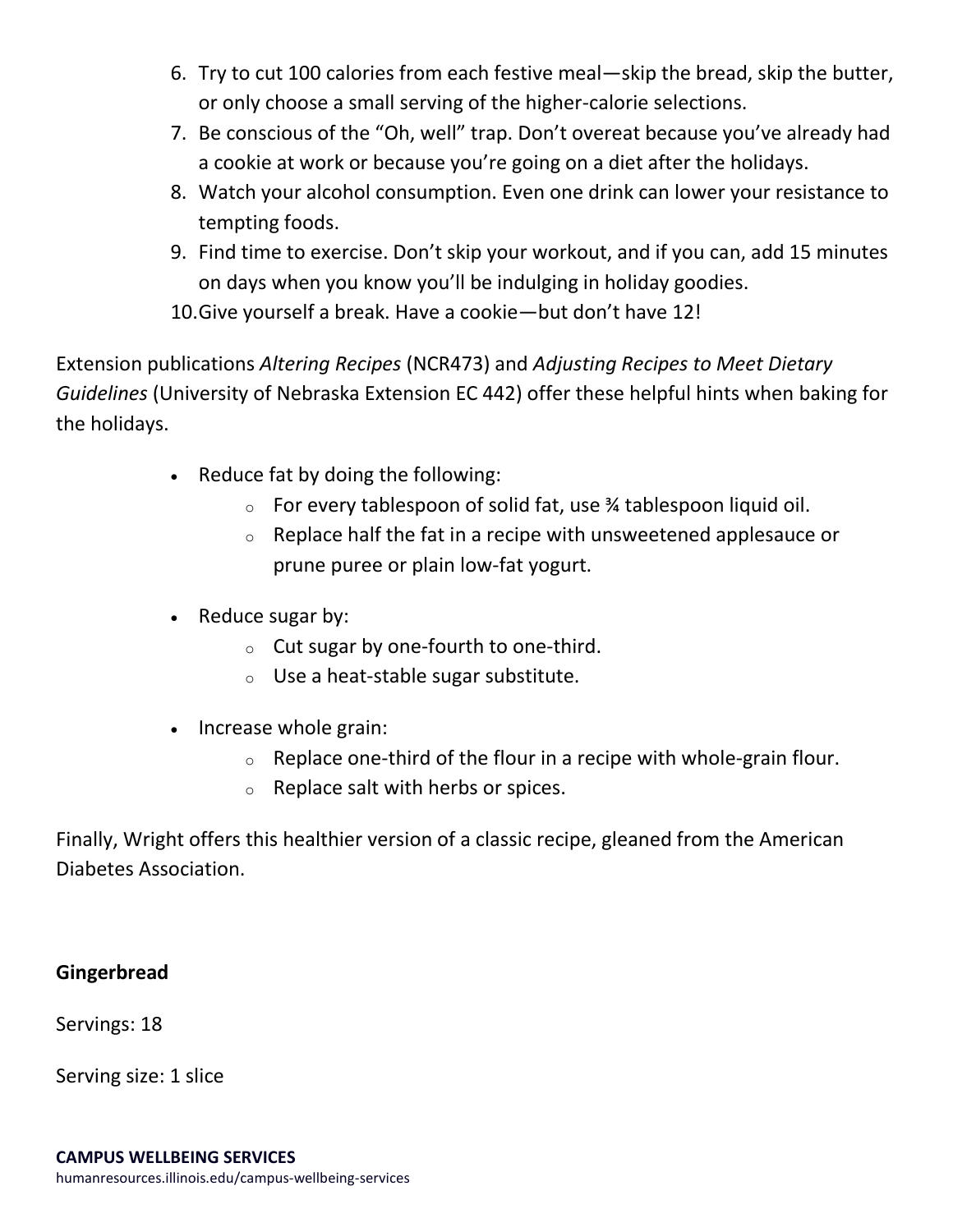#### **Ingredients**

2 cups unsweetened applesauce 3/4 cup molasses 1/3 cup vegetable oil 3 eggs 3 cups all-purpose flour 1 1/3 cups Splenda® no-calorie sweetener, granulated 2 teaspoons baking soda 1 teaspoon baking powder 1/2 teaspoon salt 2 teaspoons ground ginger 1-1/2 teaspoons cinnamon 1/2 teaspoon ground cloves

## **Preparation**

- 1. Preheat oven to 350°F. Spray a Bundt pan with butter-flavored cooking spray. Set aside.
- 2. Pour applesauce, molasses, and vegetable oil into a large mixing bowl. Add eggs. Stir well.
- 3. Blend remaining dry ingredients in a separate bowl. Mix well.
- 4. Add dry ingredients to the applesauce mixture. Stir well.
- 5. Pour cake batter into prepared pan. Bake in preheated 350°F oven 50 to 60 minutes or until a toothpick inserted in the center comes out clean. Remove from oven. Cool cake in pan on a wire rack approximately 20 minutes. Invert cake onto serving plate. Serve warm or cool.

## **Nutritional Information (per serving)**

Calories: 180 Calories from fat: 45 Total fat: 5g Saturated fat: 1g Cholesterol: 35 mg Sodium: 240 mg Total carbohydrate: 30 g Dietary fiber: 1g

humanresources.illinois.edu/campus-wellbeing-services